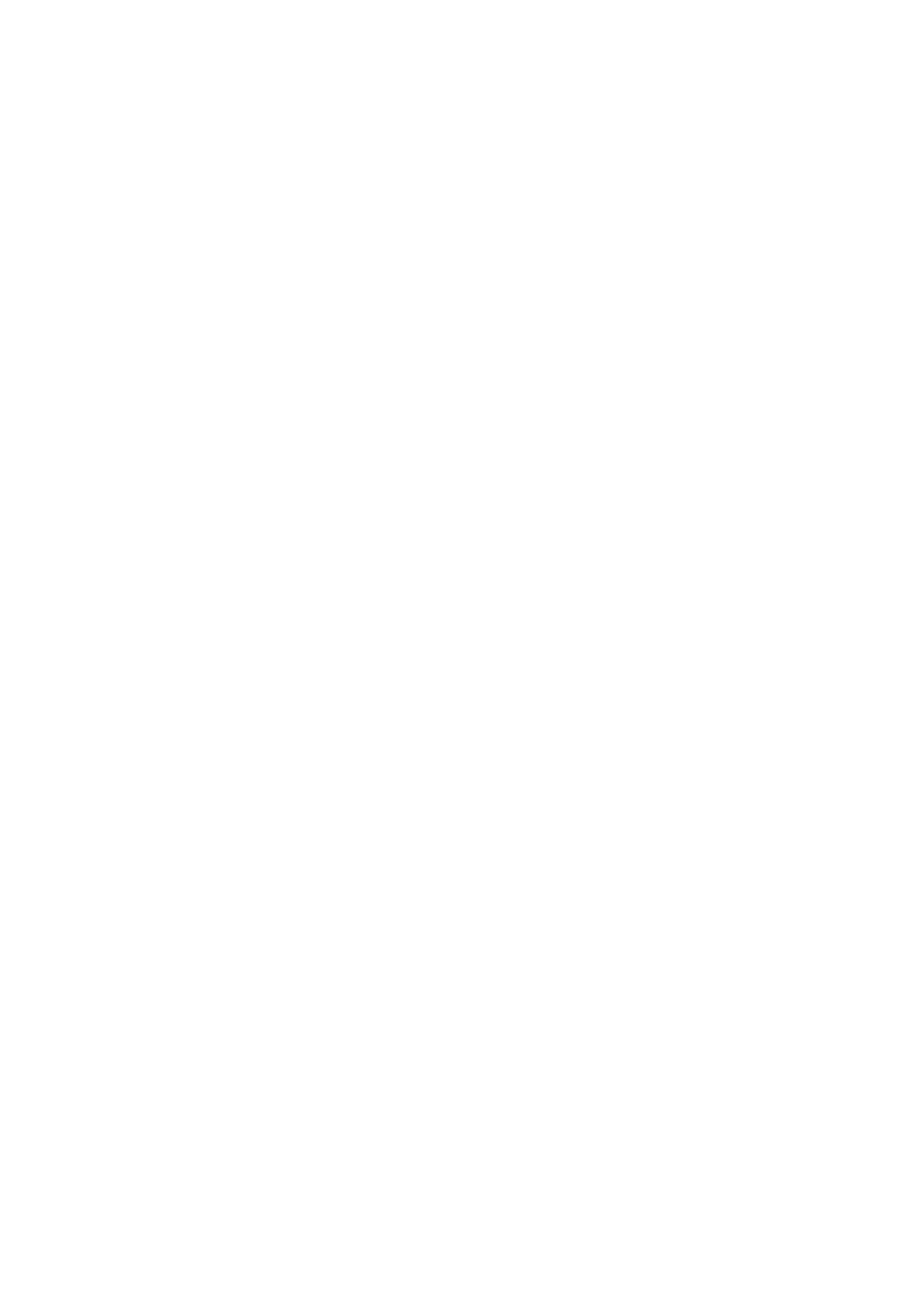

# **New record of** *Tulostoma squamosum* **(Agaricales: Basidiomycota) from India based on morphological features and phylogenetic analysis**

#### **[Arun Kumar Dutta](https://orcid.org/0000-0003-3980-9168)<sup>1</sup>, [Soumitra Paloi](https://orcid.org/0000-0003-1193-1823)<sup>2</sup>& [Krishnendu Acharya](https://orcid.org/0000-0001-5234-3441)<sup>3</sup>**

<sup>1</sup>Department of Botany, West Bengal State University, North-24-Parganas, Barasat, West Bengal 700126, India. <sup>2,3</sup> Molecular and Applied Mycology and Plant Pathology Laboratory, Department of Botany, University of Calcutta, Kolkata,

West Bengal 700019, India.

<sup>1</sup>arun.botany@gmail.com (corresponding author), <sup>2</sup>soumitrabotany@gmail.com, <sup>3</sup>krish\_paper@yahoo.com

**Abstract:** *Tulostoma squamosum* is reported for the first time from India. A comprehensive macro-morphological description, field photographs along with microscopic observations, and comparisons with morphologically similar and phylogenetically related taxa are provided. Nucleotide sequence comparison and an estimation of evolutionary divergence between *Tulostoma squamosum* sequences across different geographic origin are also provided.

**Keywords:** Evolutionary divergence, new record, nrDNA ITS, phylogenetic analysis.

The genus name *Tulostoma* was coined by the African mycologist Christiaan Hendrik Persoon in 1801 for the taxa possessing characters like two layered peridium and a woody stalk. The genus is cosmopolitan in distribution comprising of ca. 140 accepted species and mostly found across habitats like sandy soils, forests, pastures, on road sides etc. (Wright 1987; Lima & Baseia 2018).

During repeated field trips by the authors for exploring the hidden macrofungal diversity of West Bengal across different geographical zones since last two decades, a specimen was collected and identified as *Tulostoma squamosum* (J.F. Gmel.) Pers. from Darjeeling

Hills. Geographically, Darjeeling Hills falls under the eastern Himalayan range and encompasses an area of 524,190km<sup>2</sup> (21.95-29.45 <sup>o</sup>N & 82.70-100.31 <sup>o</sup>E). The forest of the region is mostly dominated by plants like *Castanopsis* sp., *Quercus* sp., *Cryptomeria japonica*, *Alnus* sp., *Magnolia campbellii, Lithocarpus* sp., *Abies* sp., and large *Rhododendron* spp. (State Forest Report 2011-2012; Paloi et al. 2015).

Currently, there are 24 reported species of *Tulostoma* from India, viz.: *T*. *albiceps* Long & S. Ahmad, *T*. *albocretaceum* Long & S. Ahmad, *T*. *amnicola* Long & S. Ahmad, *T*. *balanoides* Long & S. Ahmad, *T*. *cineraceum* Long, *T*. *crassipes* Long & S. Ahmad, *T*. *evanescens* Long & S. Ahmad, *T*. *exitum* Long & S. Ahmad, *T*. *hygrophilum* Long & S. Ahmad, *T*. *inonotum* Long & S. Ahmad, *T*. *membranaceum* Long & S. Ahmad, *T*. *mussooriense* Henn., *T*. *operculatum* Long & S. Ahmad, *T*. *parvissimum* Long & S. Ahmad, *T*. *perplexum* Long & S. Ahmad, *T*. *pluriosteum* Long & S. Ahmad, *T*. *psilophilum* Long & S. Ahmad, *T*. *puncticulosum* Long & S. Ahmad, *T*. *pygmaeum* Lloyd, *T*. *sedimenticola* Long & S. Ahmad, *T*. *subsquamosum* Long & S. Ahmad, *T*. *volvulatum*

Editor: Anonymity requested. **Date of publication:** 26 February 2020 (online & print)

**Citation:** Dutta, A.K., S. Paloi & K. Acharya (2020). New record of *Tulostoma squamosum* (Agaricales: Basidiomycota) from India based on morphological features and phylogenetic analysis**.** *Journal of Threatened Taxa* 12(3): 15375–15381. [https://doi.org/10.11609/jott.](https://doi.org/10.11609/jott.5663.12.3.15375-15381)5663.12.3.15375-15381

**Copyright:** © Dutta et al. 2020. Creative Commons Attribution 4.0 International License. JoTT allows unrestricted use, reproduction, and distribution of this article in any medium by providing adequate credit to the author(s) and the source of publication.

**Funding:** Department of Science & Technology (DST), Government of India.

**Competing interests:** The authors declare no competing interests.

**Acknowledgements:** Arun Kumar Dutta acknowledges support from the Department of Science & Technology (DST), New Delhi, India, in the form of a DST-Inspire Faculty Fellowship (DST/INSPIRE/04/2018/001906, dated 24 July 2018). DST-FIST (Project No. SR/FST/LSI-630/2015) facility in Department of Botany is also duly acknowledged.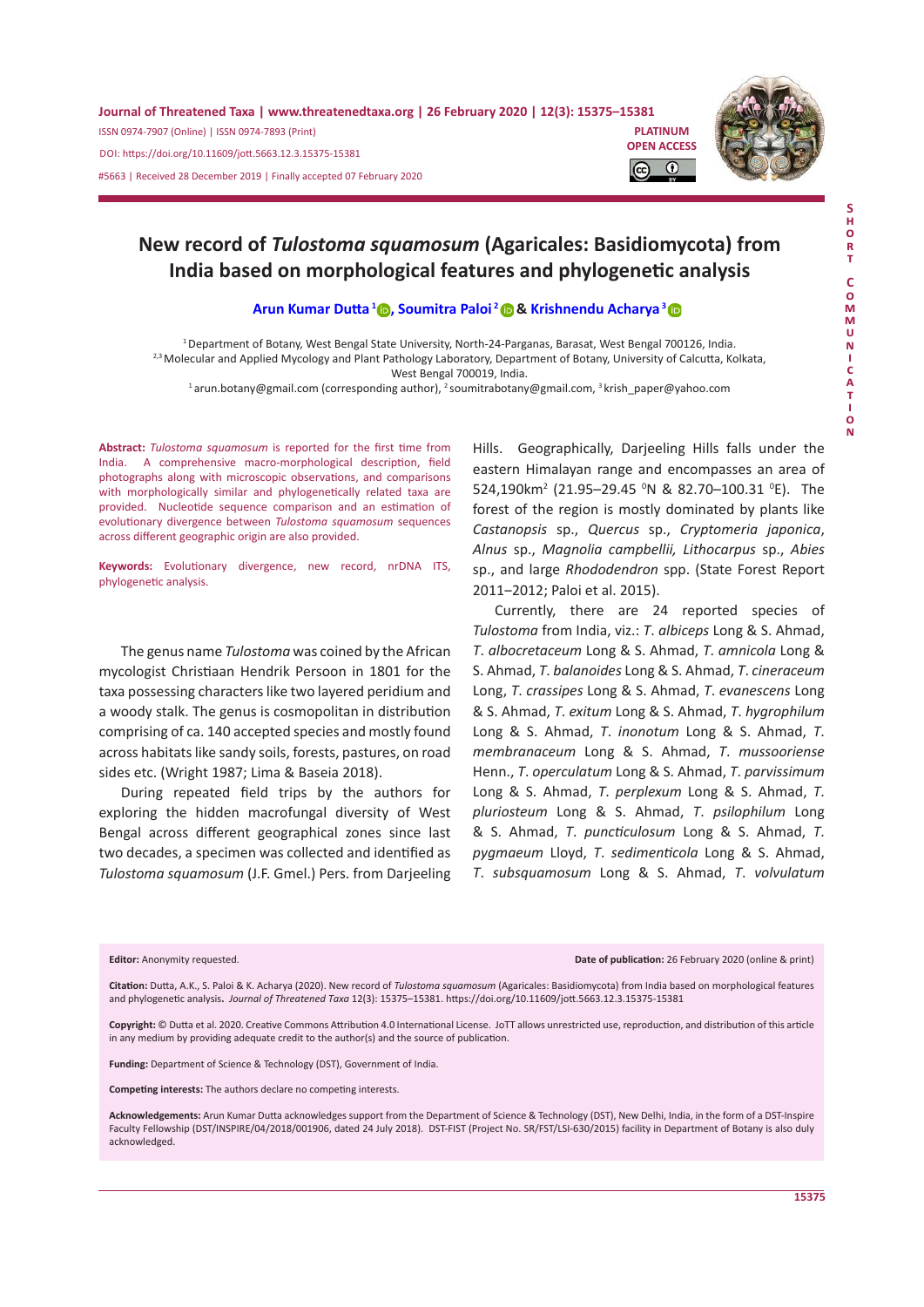Borshchov var. *volvulatum*, *T*. *vulgare* Long & S. Ahmad, and *T*. *wightii* Berk. (Wright 1987). The present study reports *Tulostoma squamosum* for the first time from India based on morphological as well as molecular data along with comparison of morphologically and phylogenetically related species. In addition, the sequence of the Indian collection was compared to the sequences, deposited from other regions of the world, to find out the changes of the nucleotide positions and evolutionary divergence.

## **Materials And Methods Morphological protocols**

Fresh basidiomata were collected from Darjeeling Hills of West Bengal, India during the month of July 2019. Field photographs of the fresh basidiomata were taken at the field with Canon EOS 1200D (Canon, India) camera. For colour notations, Kornerup & Wanscher (1978) was followed. Collected basidiocarps were dried with a field drier at 50–60 °C.

For microscopic observations, free-hand sections were prepared from the dried basidiomata and 5% KOH solution was used to revive those hand-made sections. After staining with Congo red, and Melzer's reagents, sections were observed with Dewinter 'crown' trinocular microscope (Dewinter Optical Inc., New Delhi). Spores were measured with atleast 20 measurements from each of the collected three basidiocarps. In spore statistics, values in parentheses represent minimum or maximum measured values;  $X_{m}$  denotes the mean of the spore length by its width (± standard deviation); Q represents range variation of the quotient of basidiospore length/ width ratio in any one basidiospore;  $Q_{m}$ , the mean of Q-values (± standard deviation); and n, the total number of spores measured. For future reference, voucher specimens were deposited in the Calcutta University Herbarium (CUH).

#### **DNA extraction and PCR amplification**

Genomic DNA was extracted from the dried fruitbodies following Dutta et al. (2018). PCR amplification of the nuclear ribosomal internal transcribed spacer sequence (nrITS) region was performed using fungal universal primers pair ITS1 and ITS4 (White et al. 1990) on an Applied Biosystems 2720 automated thermal cycler using the thermal profile as described by Dutta et al. (2018). After purification by QIAquick® Gel Extraction Kit (QIAGEN, Germany), PCR products were subjected to automated DNA sequencing on ABI3730xl DNA Analyzer (Applied Biosystems, USA) using the same primer pairs used for the amplification of rDNA ITS region.

The newly generated sequence of *T*. *squamosum* was then edited using BioEdit v7.0.5 software (Ibis Therapeutics, Carlsbad, CA) and used for a BLAST search in the NCBI database. Altogether 36 nrDNA ITS sequences of *Tulostoma* representing 28 species were chosen for the phylogenetic analyses based on the BLAST search and the previous study of Jeppson et al. (2017). *Lycoperdon perlatum* Pers. and *Calvatia gigantea* (Batsch) Lloyd were selected as out-group taxa for rooting purpose following Jeppson et al. (2017).

#### **Sequence alignment and phylogenetic analyses**

The nrITS data set was aligned using MAFFT v.7.402 (Katoh & Standley 2013) on XSEDE in the CIPRES web portal (http://www.phylo.org/portal2/) (Miller et al. 2010). The aligned datasets were then imported to MEGA v.7.0 (Kumar et al. 2016) for additional manual adjustments.

Statistical selection for the best fit model of nucleotide substitution for the dataset was performed by jModelTest2 (Darriba et al. 2012) on XSEDE using CIPRES web portal. For the given dataset, GTR+G model was selected as the best fit model for the phylogenetic analyses based on the lowest BIC values of 12712.992931.

Maximum likelihood bootstrapping analyses were performed with RAxML-HPC2 v. 8.2.12 (Stamatakis 2006), using the model parameters as suggested by jModelTest2 on the CIPRES NSF XSEDE resource with bootstrap statistics calculated from 1,000 bootstrap replicates.

Bayesian inference (BI) of the phylogeny were carried out using MrBayes v.3.2.2 (Ronquist et al. 2012) using metro-polis-coupled Markov chain monte carlo analyses (Geyer 1991). The general time reversible (GTR) model was employed with gamma-distributed substitution rates. Markov chains were run for 10<sup>6</sup> generations, saving a tree every 100<sup>th</sup> generation. Default settings in MrBayes were used for the incremental heating scheme for the chains (3 heated and 1 cold chain), branch lengths (unconstrained: exponential (10.0)), partition-specific rate multiplier (fixed (1.0)), and uninformative topology (uniform) priors. After burn in initial 25% trees, MrBayes was used to compute a 50% majority rule consensus of the remaining trees to obtain estimates of the posterior probabilities (PPs) of the groups. Maximum likelihood bootstrap (MLBS) and Bayesian posterior probabilities (PP) values over 50% and 0.50 are reported in the resulting tree.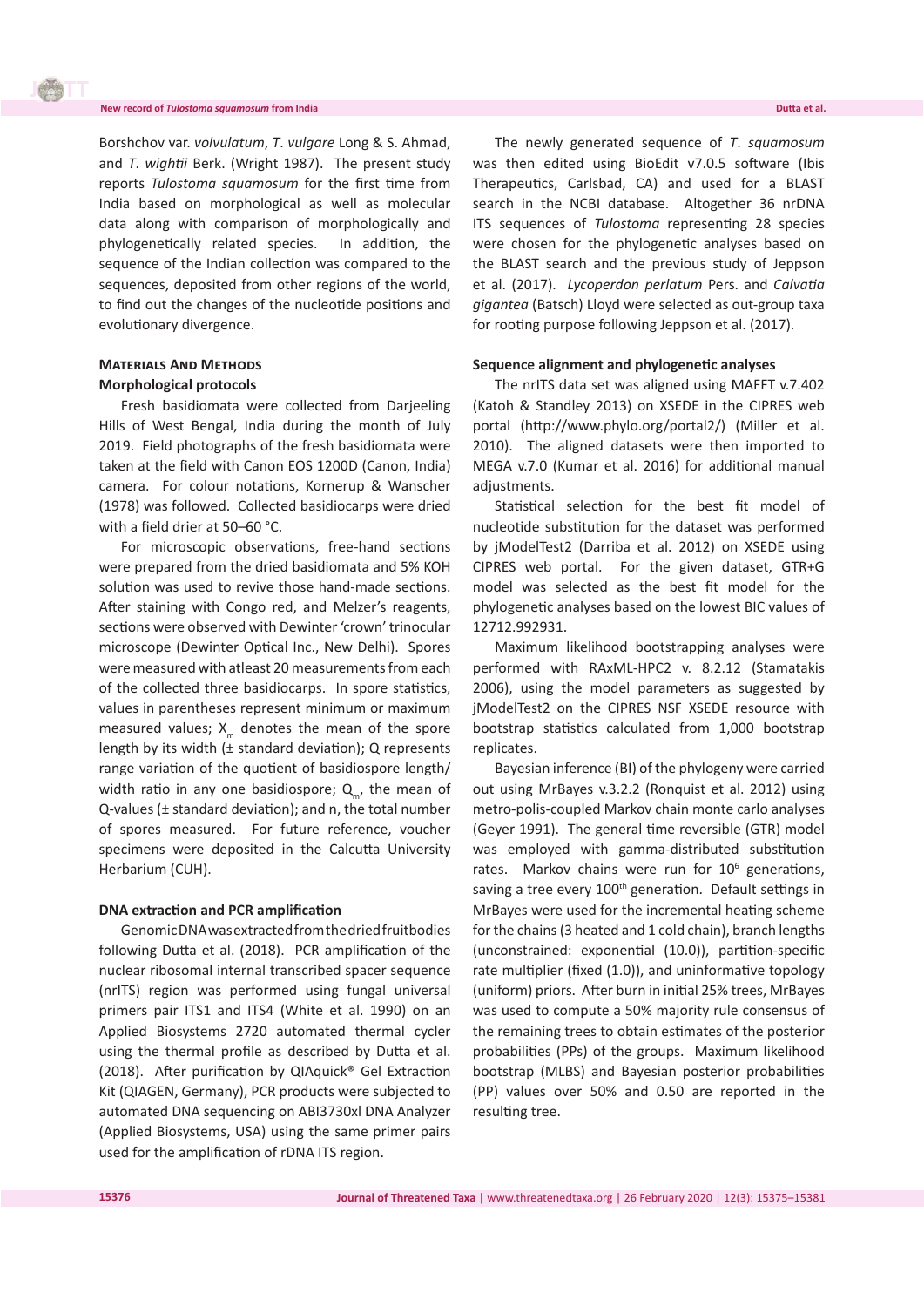#### **New record of** *Tulostoma squamosum* **from India**

# **Nucleotide sequence comparison of** *T***.** *squamosum* **across different geographic origins**

Based on the earlier published studies (Hussain et al. 2016, Jeppson et al. 2017), three well representative sequences of *Tulostoma squamosum*, deposited based on the collections made from different geographic regions, were procured from the NCBI GenBank nucleotide database and were aligned with the newly amplified Indian collection of *T*. *squamosum* using MUSCLE (Edgar 2004). The nucleotide sequence comparison was accomplished from this alignment for finding out the positional dissimilarities in the entire nrDNA ITS sequence.

## **Estimates of evolutionary divergence between**  *Tulostoma squamosum* **sequences**

Estimation of evolutionary divergence was performed between four sequences of *T*. *squamosum*, one from the present Indian collection (this study) and the remaining three from France (KU519097), Pakistan (KT285883), and Spain (KU519096). Evolutionary divergence analysis was carried out in MEGA v.7.0 (Kumar et al. 2016) using the Kimura 2-parameter model (Kimura 1980) where all positions containing gaps and missing data were eliminated.

#### **Results**

#### **Phylogenetic analyses**

Sequencing product of the Indian collection of *Tulostoma squamosum* ranged 658 nucleotides. ITS sequences were aligned and the ends trimmed to create a dataset of 726 base pairs of which the final alignment had 420 distinct alignment patterns. Bayesian analyses reached a standard deviation of split frequencies of 0.002 after  $10^6$  generations and the credible sets of trees included 7,535 trees after excluding the preliminary 25% trees as the burn-in. The trees generated using the ML and Bayesian analyses were identical in topology. Therefore, only the phylogenetic tree generated using ML analysis (InL = -6084.179608) is shown in Figure 1.

#### **Nucleotide sequence comparison**

Comparison made from the alignment of an entire nrDNA ITS region of the Indian sequence of *Tulostoma squamosum* along with the three deposited sequences of the same taxon from France (KU519097), Pakistan (KT285883), and Spain (KU519096) reveals that the Indian collection differs from Pakistani collection by eight nucleotide positions, France and Spain collections by five nucleotide positions each (Table 1).

Addition of two adenine nucleotides were also observed at the 584 and 585 nucleotide positions for the Pakistani sample when compared to the present Indian as well as those of the France and Spain samples. Besides, the Indian collection of *T*. *squamosum* shows insertion of Thymine nucleotide at the 486 nucleotide position when compared to that of the France, Spain, and Pakistan collections.

## **Estimation of evolutionary divergence between**  *Tulostoma squamosum* **sequences**

Estimation of Evolutionary Divergence of four sequences of *Tulostoma squamosum* from India (this study, MN809136), France (KU519097), Pakistan (KT285883) and Spain (KU519096) involved a total of 301 positions in the final aligned dataset. The present Indian sequence of *T*. *squamosum* varies by 3.1% from the Pakistani sequence and by 2% from the sequences deposited from France and Spain respectively (Table 2). The Pakistani *T*. *squamosum* sequence, however, showed variation of 1.7% each from France and Spain *T*. *squamosum* sequences (Table 2).

### **Taxonomy**

*Tulostoma squamosum* **(J.F. Gmel.) Pers.**, Syn. meth. fung. (Göttingen) 1: 139 (1801) (Image 1)

Spore-sac 20–30 mm diam., globose, smaller compared to length of stalk. Exoperidium thin, membranous, greyish-orange (5B3, 5B5-6) towards mouth, elsewhere yellowish-brown (5D5-6; 6E6- 8), smooth to obscurely reticulate. Endoperidium

**Table 1. Comparison of the entire nrDNA ITS sequences (641 nucleotides) between the Indian collection of** *Tulostoma squamosum* **(in bold front) and of three sequences of Tulostoma squamosum deposited in GenBank database from France, Pakistan and Spain.**

| Name of the taxon       | Geographic<br>origin | Positions in the ITS 1+2 alignment (641 nucleotides) |     |     |     |     |     |     |     |     |
|-------------------------|----------------------|------------------------------------------------------|-----|-----|-----|-----|-----|-----|-----|-----|
|                         |                      | 448                                                  | 502 | 503 | 505 | 556 | 610 | 614 | 615 | 635 |
| T. squamosum (MN809136) | India                |                                                      |     | А   |     |     |     |     |     | A   |
| T. squamosum (KU519097) | France               |                                                      |     | А   | A   |     |     |     |     | G   |
| T. squamosum (KT285883) | Pakistan             |                                                      |     | G   | Α   | Α   | А   |     |     | G   |
| T. squamosum (KU519096) | Spain                |                                                      |     | A   | Α   |     |     |     |     | G   |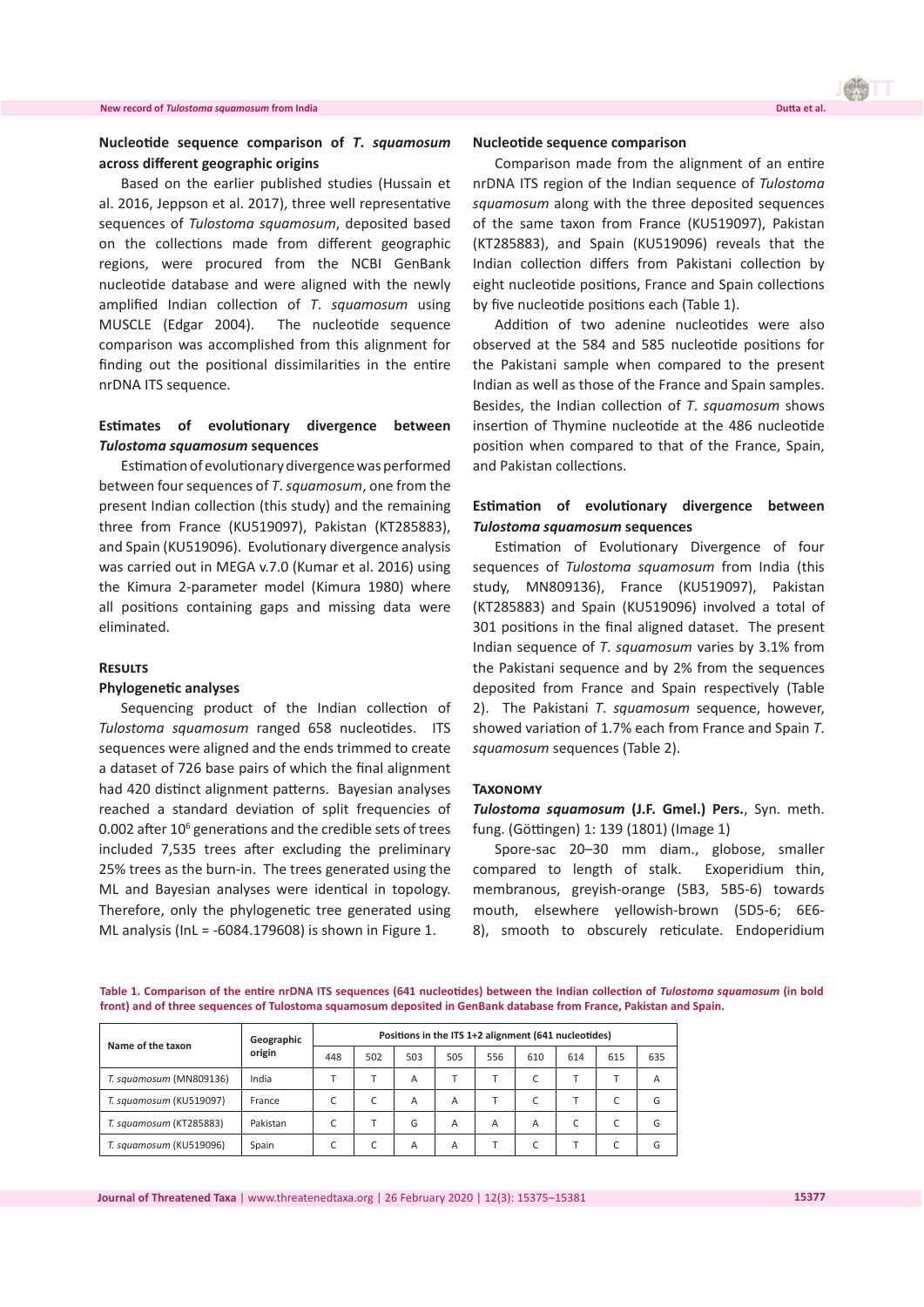

**Figure 1. Maximum likelihood tree (InL = -6084.179608) generated using GTR+G model of nucleotide evolution based on newly generated sequence of** *Tulostoma squamosum* **and acquired nrDNA ITS sequences based on the previous study of Jeppson et al. (2017).** *Lycoperdon perlatum* **and** *Calvatia gigantea* **were selected as out-group taxa for rooting purpose following Jeppson et al. (2017). Numbers to the left of / are ML bootstrap percentages (MLBS), and those to the right are Bayesian posterior probabilities (PP). MLBS values ≥ 50% and PP values ≥ 0.50 are shown above or below the nodes. Scale bar represents the expected changes per site.**

slightly paler, smooth. Mouth prominent, 1mm diam., somewhat tubular, peristome pale orange (6A3). Socket distinctly separated from stem. Gleba light ochraceous. Stalk  $100-120 \times 3-6$  mm, brown (7D8), sub-scaly to distinctly scaly, scales appressed, mycelial rhizo-morphs present at base.

**New record of** *Tulostoma squamosum* **from India** 

**J** 

μm [X<sub>m</sub> = 6.82 ± 0.8 × 5.8 ± 0.9 μm, Q = 1.1-1.25, Q<sub>m</sub> = 1.18 $\pm$ 0.04, n = 60 spores], yellowish-brown, globose to subglobose, oil granules present when viewed with KOH, apiculus short, echinulate ornamentation composed of low (up to  $0.4\mu$ m) to high (up to  $1.2\mu$ m) spines, apex obtuse, never reticulate. Basidia not observed. Capillitium hyphae 4.0–8.0 µm broad, interwoven,

Spores (6.0–)6.5–7.2(–8.0) × (4.8–)5.2–7.0(–7.2)

**15378**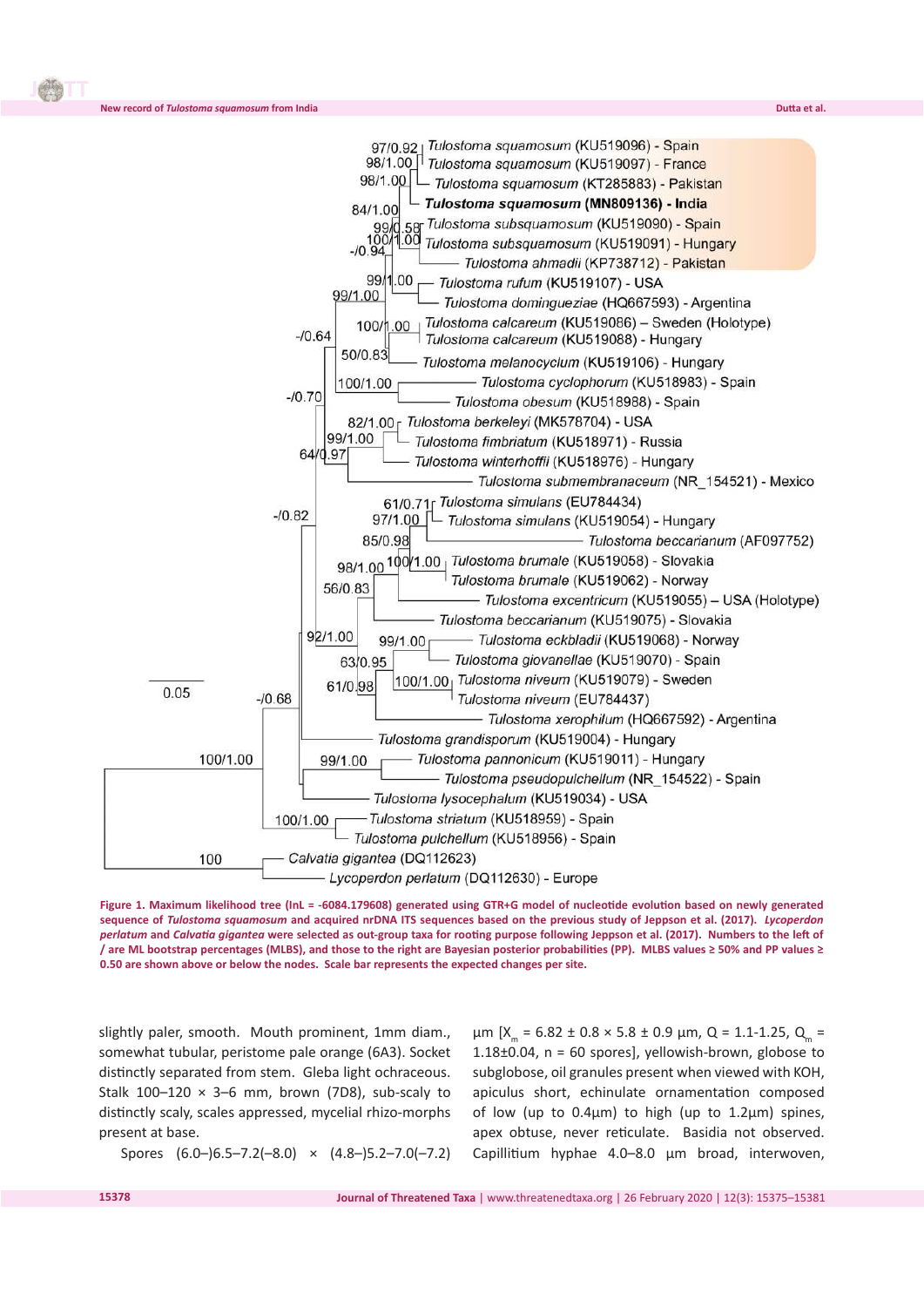#### **New record of** *Tulostoma squamosum* **from India Dutta et al.**

| <b>GenBank accession</b> | Geographic | MN809136                 | KU519097 | KT285883                 | KU519096                 |  |
|--------------------------|------------|--------------------------|----------|--------------------------|--------------------------|--|
| no.                      | region     | India                    | France   | Pakistan                 | Spain                    |  |
| MN809136                 | India      | $\overline{\phantom{a}}$ |          |                          |                          |  |
| KU519097                 | France     | 0.020                    | -        |                          |                          |  |
| KT285883                 | Pakistan   | 0.031                    | 0.017    | $\overline{\phantom{0}}$ |                          |  |
| KU519096                 | Spain      | 0.020                    | 0.000    | 0.017                    | $\overline{\phantom{0}}$ |  |

**Table 2. Genetic divergence matrix among four** *Tulostoma squamosum* **sequences based on nrDNA ITS sequences data.**



**Image 1.** *Tulostoma squamosum* **(CUH AM696): A—field photograph of the basidiocarps | B—region of spore-sac attachment to the stem | C—detail of spore-sac showing tubular mouth | D—stalk surface | E—capillitium | F—spores | G—clamped hyphae (Scale: a = 20mm, b–c = 10mm, d = 20mm, e–f = 10μm, g = 20μm). © Arun Kumar Dutta.**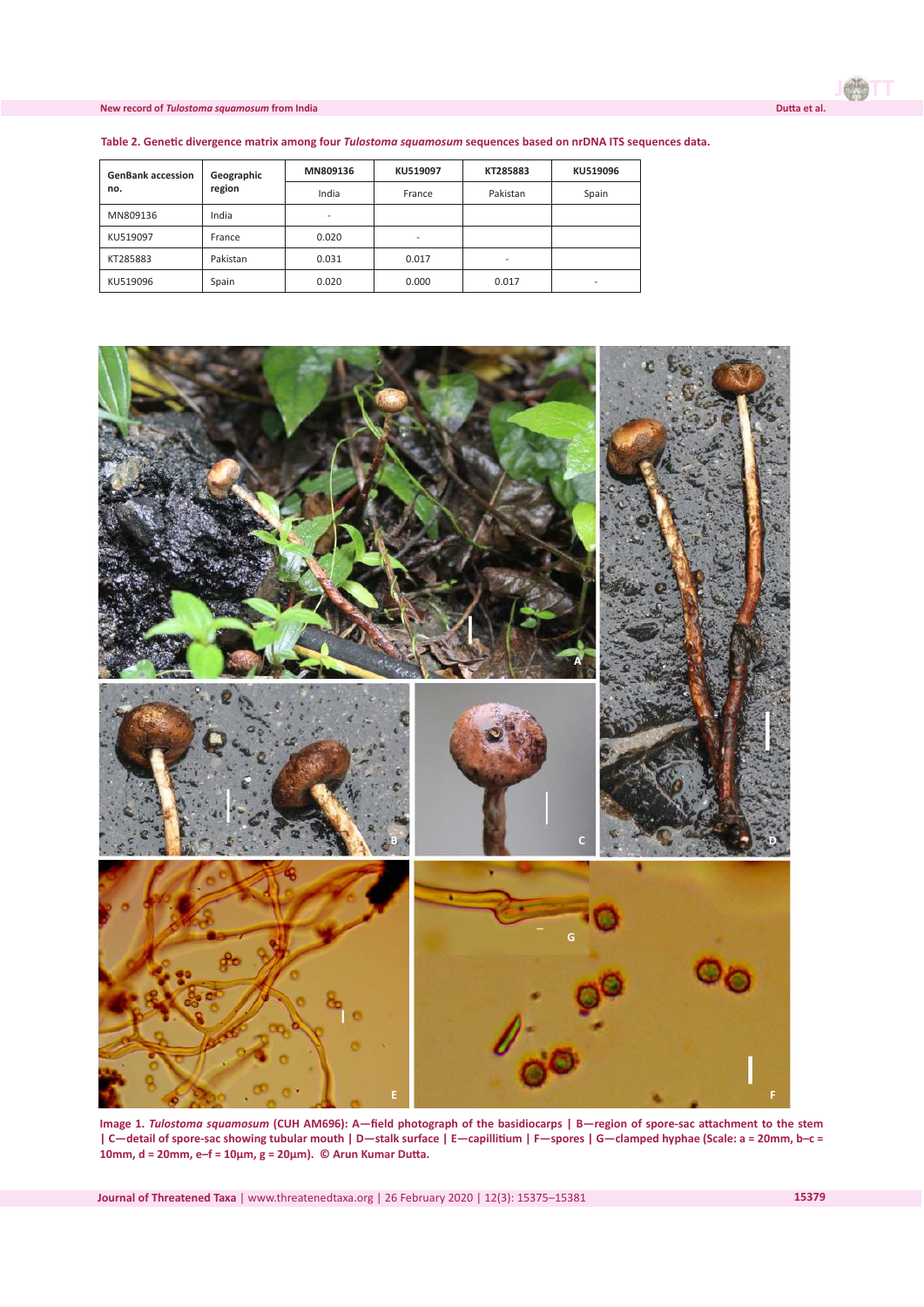#### **New record of** *Tulostoma squamosum* **from India Dutta et al.**

**J** 

hyaline, light yellow to brownish with KOH, septate, branched, thick-walled, lumen visible to lacunar. Gleba composed of more or less loosely arranged, 6.0–12.0 µm broad, interwoven, branched, septate hyphae, lumen distinctly visible, hyphal end clavate to subclavate or sometimes cylindrical, wall 0.4–0.8 µm thick. Stalk surface hyphae 6.0–9.0 µm broad, tightly arranged, hyaline, septate, oil granules present when viewed with KOH, thin-walled.

Habit and habitat: Solitary, scattered, in dead and decomposed leaf litter mixed soil among *Quercus* vegetation.

Known distribution: Europe, North America, Germany (Esqueda et al. 2004), Turkey (Sesli et al. 2000), Pakistan (Hussain et al. 2016), and now India (this study).

Specimen examined: AKD 3/2019 (CUH AM696), 08.vii.2019, India: West Bengal, Darjeeling District, beside Raj Bhavan, 27.051ºN & 88.262ºE, 2,105m elevation, coll. A.K. Dutta & S. Paloi.

Remarks: *Tulostoma squamosum* is morphologically characterized by the presence of a long, scaly stalk coloured reddish-brown, a spore sac (20–30 mm diam.) with a prominent tubular mouth, spores with echinulate ornamentation, membranous exoperidium and pale yellowish-brown endoperidium. Considering the membranous nature of the exoperidium and presence of tubular mouth, *Tulostoma squamosum* is categorized under the Sect. *Brumalia* Pouzar (Pouzar 1958).

#### **Discussion**

*Tulostoma squamosum* was originally described based on the collection made from Germany and later, Persoon (1801) designated the lectotype of the taxon based on his collection from Italy. The present Indian collection of *T*. *suqamosum*, however, matches well with that of the original description but, differs in having a larger basidiocarp with spore-sac measuring up to 30mm diam. and stalk 110–120 mm long; and larger spores (6.0–8.0  $\times$  5.2–7.2 µm vs. 5.4–6.5  $\times$  4.7–5.8 um).

The phylogenetic analysis based on nrITS region sequence data placed the present Indian collection along with the sequence of the same taxon collected from Spain, France, and Pakistan with strong statistical support values (98% BS, 1.00 PP; Fig. 1) suggesting all of them to be the morphotype of *Tulostoma squamosum*.

Among morphologically related taxa: *Tulostoma brumale* Pers. has an exoperidium coloured light brownish to cinereous brown outside and whitish inside, shorter stalk measuring  $14-45 \times 1.5-4$  mm, coloured straw yellow to light brown with a peculiar sheen, and smaller spores with a mean of 5μm diam. with surface

composed of small disperse verrucae (Wright 1987). *Tulostoma dumeticola* Long differs by having somewhat velvety exoperidium consisting of hyphae forming small tuberculate patches, circular mouth, and presence of anastomosed spines on the spore surface forming almost reticulate appearance (Wright 1987). *Tulostoma dennisii* has globose-depressed spore-sac, scaly exoperidium, small bulbous stalk base, and presence of mycosclereids (Wright 1987). The South American species, *T*. *bruchi* Speg. differs from *T*. *suqamosum* by its circular mouth, rugose stalk surface, and large papillate spores (Wright 1987).

Among phylogenetically close taxa (Fig. 1), *T*. *subsquamosum*, earlier reported to occur in India, has thin-scaly exoperidium, circular mouth, a socket that is separated from the stalk by a lacerated membrane, and presence of longer spines (4.6–6.1 μm diam.) as spore ornamentation (Wright 1987). *Tulostoma ahmadii*, described from Pakistan in the recent past (Hussain et al. 2016), differs by its light olive brown exoperidium, pinkish endoperidium, a socket that is composed of dentate and concentrically arranged membranes, presence of a much smaller stalk (30–40 mm long vs. 100–120 mm long), and somewhat larger spores with an average of  $9.36 \times 7.99$  µm.

#### **References**

- **Darriba, D., G.L. Taboada, R. Doallo & D. Posada (2012).** "jModelTest 2: more models, new heuristics and parallel computing". *Nat Methods* 9(8): 772.
- **Dutta, A.K., V. Antonín, R. Barui & K. Acharya (2018).** A new species of *Clitocybula* (Marasmiaceae) from West Bengal, India. *Nova Hedwigia* 107(1–2): 195–203.
- **Edgar, R. (2004).** MUSCLE: multiple sequence alignment with high accuracy and high throughput. *Nucleic Acids Research* 32(5): 1792– 1797.
- **Esqueda, M., G. Moreno, E. Perez-Silva & A.A. Sanchez (2004).** The genus *Tulostoma* in Sonora, Mexico. *Mycotaxon* 90(2): 409–422.
- **Geyer, C.J. (1991).** Markov chain Monte Carlo maximum likelihood. In: Keramidas EM (eds) Computing Science and Statistics: Proceedings of the 23rd Symposium on the Interface. Fairfax Station: Interface Foundation. 156–163.
- **Hussain, S., N. Yousaf, N.S. Afshan, A.R. Niazi, H. Ahmad & A.N. Khalid (2016).** *Tulostoma ahmadii* sp. nov. and *T. squamosum* from Pakistan. *Turkish Journal of Botany* 40: 218–225.
- **Jeppson, M., A. Altés, G. Moreno, R.H. Nilsson, Y. Loarce, A. de Bustos & E. Larsson (2017).** Unexpected high species diversity among European stalked puffballs - a contribution to the phylogeny and taxonomy of the genus *Tulostoma* (Agaricales). *MycoKeys* 21: 33–88.
- **Katoh, K. & D.M. Standley (2013).** MAFFT multiple sequence alignment software version 7: Improvements in performance and usability. *Molecular Biology and Evolution* 30: 772–780.
- **Kimura, M. (1980).** A simple method for estimating evolutionary rate of base substitutions through comparative studies of nucleotide sequences. *Journal of Molecular Evolution* 16: 111–120.
- **Kornerup, A. & J.H. Wanscher (1978).** *Methuen Handbook of Colour. 3 rd Edition*. Eyre Methuen Ltd. Reprint, UK.
- **Kumar, S., G. Stecher & K. Tamuera (2016).** MEGA7: Molecular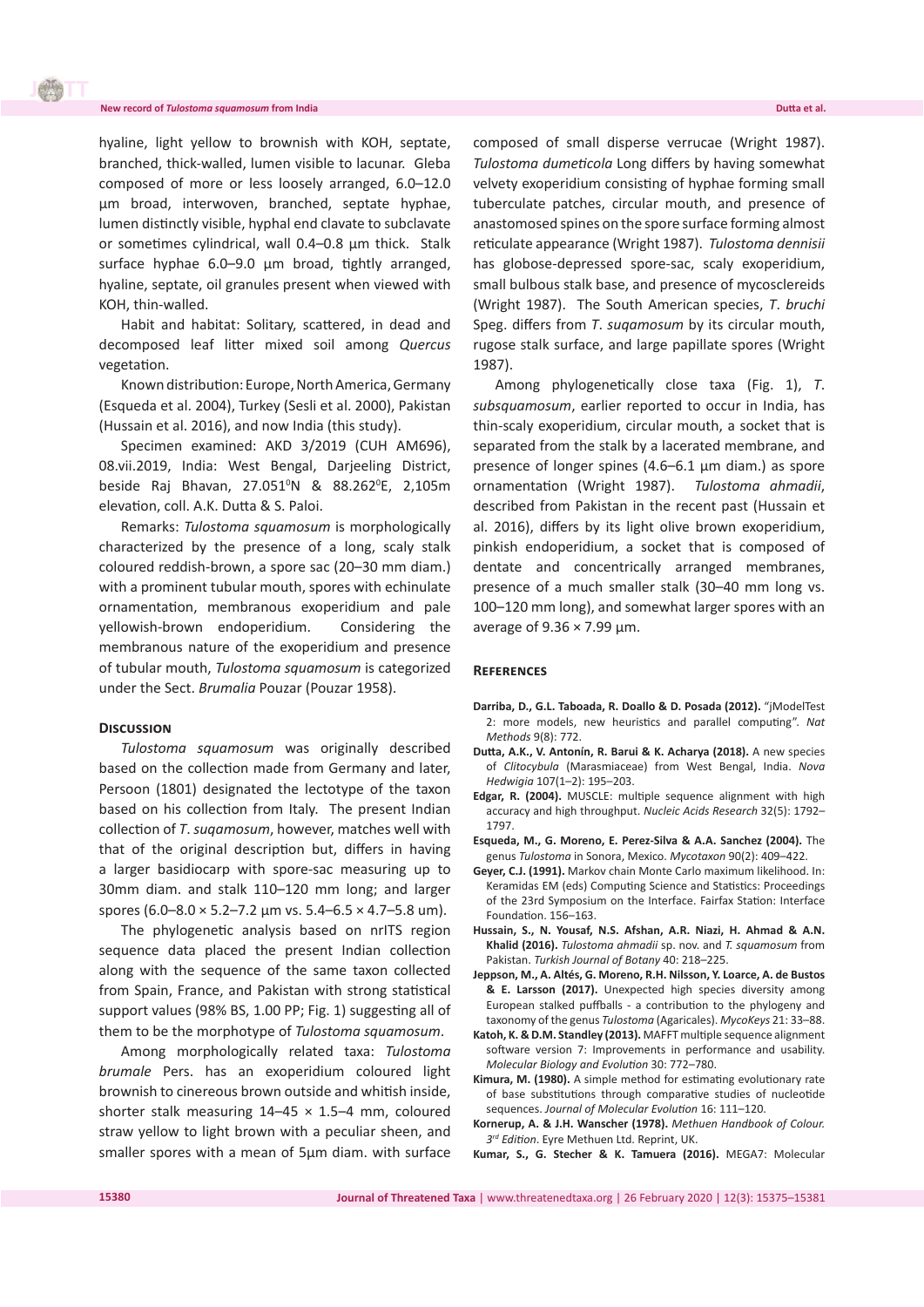#### **New record of** *Tulostoma squamosum* **from India Dutta et al.**

Evolutionary Genetics Analysis Version 7.0 for Bigger Datasets. *Molecular Biology and Evolution* 33(7): 1870–1874.

- **Lima, A.A. & I.G. Baseia (2018).** *Tulostoma reticulatum* (Agaricales, Basidiomycota), a rare stalked puffball reported from the Brazilian Atlantic rainforest. *Studies in Fungi* 3(1): 121–125.
- **Miller, M.A., W. Pfeiffer & T. Schwartz (2010).** Creating the CIPRES Science Gateway for inference of large phylogenetic trees, pp. 1–8. Proceedings of the Gateway Computing Environments Workshop (GCE), New Orleans, LA.
- **Paloi, S., A.K. Dutta & K. Acharya (2015).** A new species of *Russula* (Russulales) from eastern Himalaya, India. *Phytotaxa* 234(3): 255– 262.
- Persoon, C.H. (1801). Synopsis Methodica Fungorum. Gottingae, Germany.
- **Pouzar, Z. (1958).** *Tulostoma* in PILAT. A. Flora CSR: Gasteromycetes, B: 589–613; 810–815. Prace Ceskoslovenské Akadeimie Ved. Praha.
- **Ronquist, F., M. Teslenko, P. van der Mark, D.L. Ayres, A. Darling, S. Höhna, B. Larget, L. Liu, M.A. Suchard & J.P. Huelsenbeck (2012).** MrBayes 3.2: efficient Bayesian phylogenetic inference and model choice across a large model space. *Systems Biology* 61(3): 539–42.
- **Sesli, E., J.E. Wright & I. Turkekul (2000).** The Genus *Tulostoma* Pers.: Pers. (Gasteromycetes) in Turkey. *Turkish Journal of Botany* 24: 269–272.
- **Stamatakis, A. (2006).** RAxML-VI-HPC: maximum likelihood-based phylogenetic analyses with thousands of taxa and mixed models. *Bioinformatics* 22(21): 2688–2690.
- **State Forest Report (2011–2012).** Government of West Bengal, Directorate of Forests, Kolkata. http://www. indiaenvironmentportal.org.in/content/394360/west-bengal-stateforest-report-2011-2012/ (Accessed 3 December 2019).
- **White, T.J., T. Bruns, S. Lee & J.W. Taylor (1990).** Amplification and direct sequencing of fungal ribosomal RNA genes for phylogenetics, pp. 315–322. In: Innis, M.A., D.H. Gelfand, J.J. Shinsky & T.J. White (Ed.) *PCR Protocols: A Guide to Methods and Applications*. Academic Press, San Diego.
- **Wright, J.E. (1987).** The genus *Tulostoma* (Gasteromycetes): a world monograph. *Bibliotheca Mycologica* 113: 1–338.